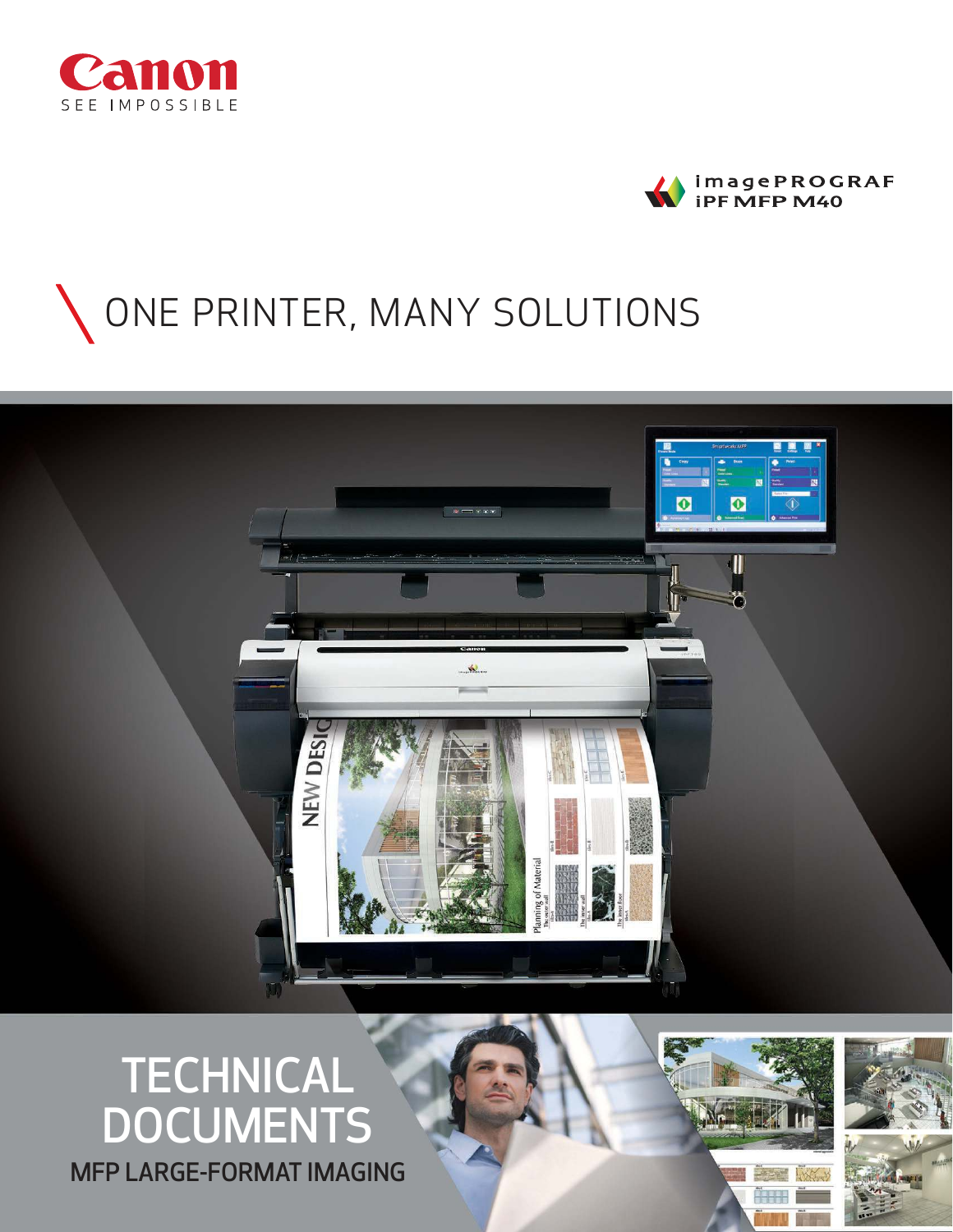# imagePROGRAF iPF MFP M40 System

Large-format scan-to-print/ file/edit/share solutions

The Canon imagePROGRAF iPF MFP M40 systems are multicomponent, multifunction solutions for architects, engineers, construction, GIS, and other professionals who need to scan, edit, save, share, and print large-format documents easily and efficiently.

# FEATURES

**DEL** 

- M40 Scanner with SingleSensor Technology Assembly\* delivers incredibly fast and accurate scan speeds.
- SmartWorks MFP is a scan-to-print/file/share software that includes custom presets, image enhancements, and cloud integration.
- Direct Print & Share is Canon's Cloud Portal software for file sharing—now with Drag & Drop printing capabilities.
- Customizable System lets you choose between 36" and 44" printers for maximum versatility.
- All-in-one Computer and Stand are all included in the system.

\* SingleSensor Technology Assembly means that multiple sensors are contained in one 2 assembly device. The contract of the contract of the contract of the contract of the contract of the contract of the contract of the contract of the contract of the contract of the contract of the contract of the contrac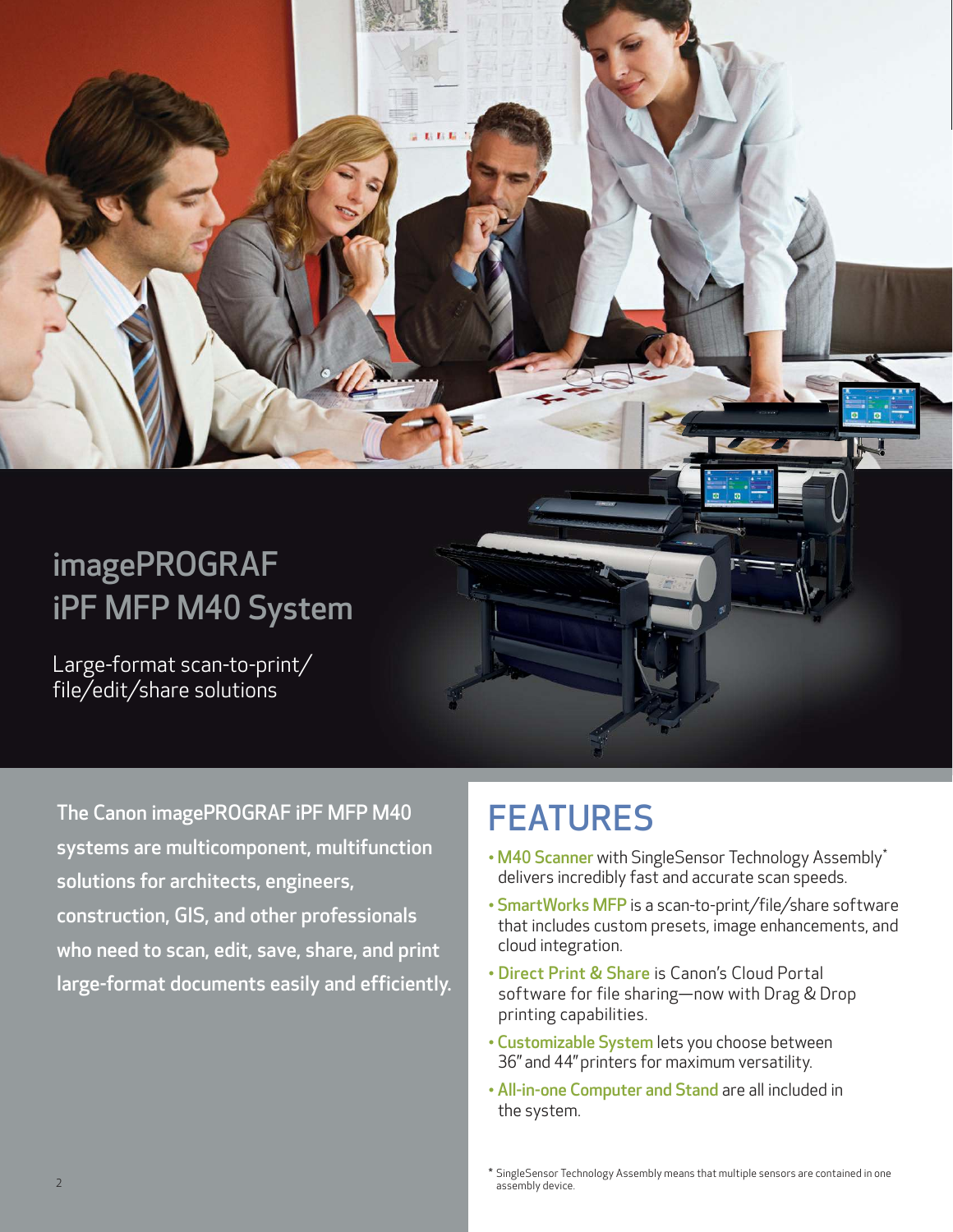# imagePROGRAF iPF MFP M40

# **VERSATILITY**

Choose the printer that best fits your workflow—and budget. With five imagePROGRAF models in the iPF MFP M40 system line-up, it's easy to customize your system.

# **CANON TECHNOLOGY**

# Unique 5-Color Reactive Ink System

- High resolution: up to 2400 x 1200 dpi output
- A double set of Matte Black ink channels in the print head maximizes monochrome print speed
- Economy print mode helps cut down ink costs for draft prints
- 15,360-nozzle print-head with FINE technology

# MORE THAN JUST DRAWINGS

Canon's imagePROGRAF 5-color line of printers has what you need to help simplify, strengthen, and complete your workflow. For poster creation made simple, Canon's PosterArtist Lite software gives you the tools you need to produce an eye-popping banner or display in just a few easy steps. Also included are a Print Plug-in for Microsoft<sup>®</sup> Office and Accounting Manager\* software to help you keep track of ink, media, and total job costs.





iPF840/iPF830 *(iPF840 shown)*



iPF785



# iPF850/iPF840/iPF830

- 44" 5-color, large-format printers
- iPF850 High-Capacity Stacker
- Two-roll capability with automatic switching for enhanced production (iPF850/iPF840 only)
- Large-capacity ink tanks (330 ml and 700 ml tanks available)
- Built-in hard drive
- Sub-Ink Tank System

# iPF785/iPF780

- 36" 5-color, large-format printers
- High-speed printing, Arch D (24" x 36") in 21 seconds in fastest mode
- Flat stacker/basket neatly stacks up to 20 plain paper prints, 24" x 36" in size
- Assisted top-loading media guide rails
- Built-in 320 GB hard drive (iPF785 only)
- Large-capacity ink tanks (130 ml and 300 ml available)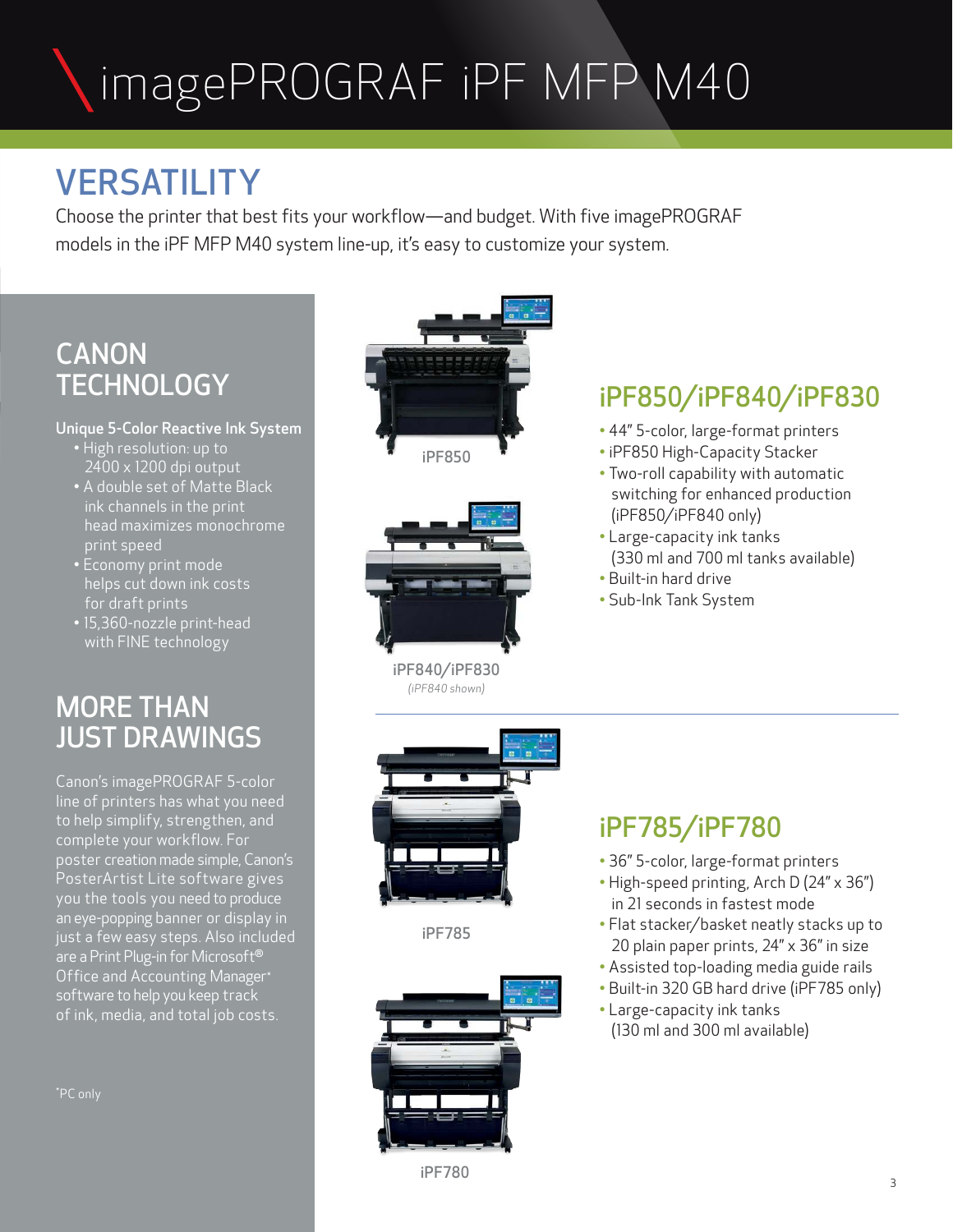# imagePROGRAF iPF MFP M40 SYSTEM

# M40 SCANNER



The M40 scanner, with SingleSensor Technology Assembly, brings the MFP solution to a whole new level. Users have the ability to scan documents at incredible speeds and, with the included USB 3 connection, experience data transfer speeds of up to 10 times faster than on previous MFP models! The intuitive control panel embedded on the scanner helps make operation of the device incredibly easy,and its compact design helps space become a non-issue when using and storing the device.

- Optical resolution of 1200 dpi
- Scan speeds of 13 inches per second monochrome and 3 inches per second color
- Capability to accept media of different thicknesses (up to 2 mm)
- Ability to scan up to a 26-foot (8 m) document to PDF or JPEG and up to a 50-foot (15.2 m) document to a TIFF file



### SMARTWORKS MFP SOFTWARE

The included SmartWorks MFP scan-to-print/file/ edit/ share software includes:

- A simple-to-use interface for easy navigation
- The ability to add custom presets with one-touch retrieval for those often-used settings
- Image enhancements for white point adjust, black point adjust, sharpen, mirror, invert, and autocrop
- Full integration with Canon's Direct Print & Share Cloud Portal software
- Remove scan fringing with the Fine Detail Scan function

# **SYSTEM**

Experience the vast customization options that come with your iPF MFP M40 system. Designed to be a complete scan-to-print, file, and share cloud solution, the iPF MFP M40 system includes a select imagePROGRAF iPF large-format printer, M40 large-format scanner, MFP stand, All-in-one, HD Multi-Touch PC, and SmartWorks MFP software. This solution provides a fast and effective system for printing, copying, archiving, and distributing maps, drawings, renderings, site and facilities management plans, design and layout proofs, posters, and more.

The iPF785 MFP M40 and iPF780 MFP M40 are designed to fit seamlessly in any work environment. The user can mount the stand onto the printer for a true all-in-one solution or keep them separated for easy maneuverability. The iPF MFP M40 Swing Arm allows the user to position the HD Multi-Touch PC in a variety of positions for optimal functionality and comfort. Users can adjust the M40 Scanner so documents can be scanned straight through the back of the device or guided to the front for easy retrieval. Customization is truly brought to a whole new level with the iPF MFP M40 system.

- Fully operational all-in-one PC for vast customization and creativity
- Integrated stand for structural customization (iPF785 and iPF780 printers only)

### **MARKETS**

The iPF MFP M40 system is designed with you in mind. Bring a fully operational work solution with you out in the field that can help enhance productivity when printing your technical documents. Choose the right printing solution to meet your workflow needs, whether you have a high-volume architecture firm or an enterprise environment. See how the MFP solution can help bring your business to the next level. This solution's capabilities help you produce high image quality at incredible speeds and make it a welcome addition for anyone looking to advance in AEC, GIS, and other technical industries.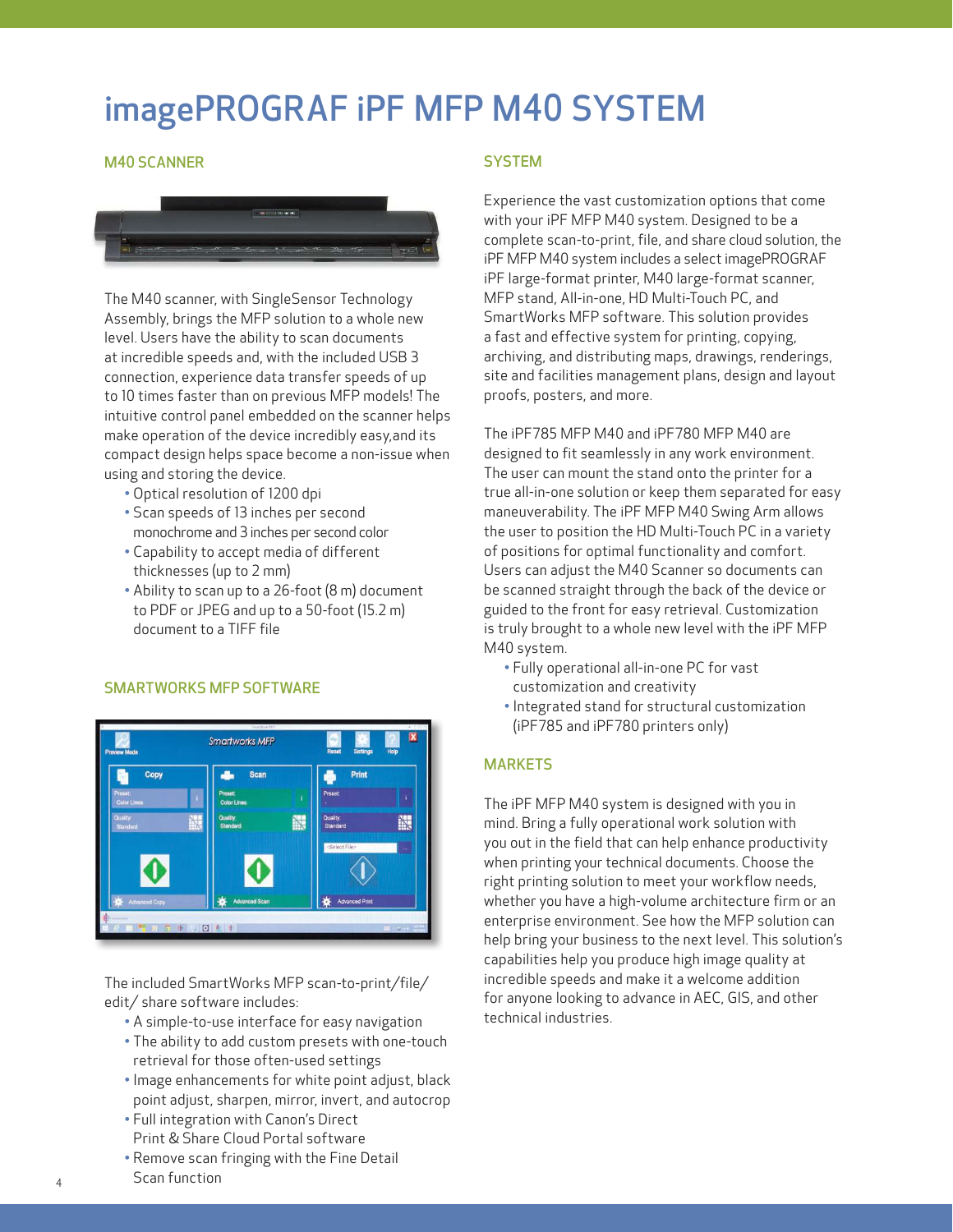

iPF850 MFP M40 System shown

\* Available at the App Store®.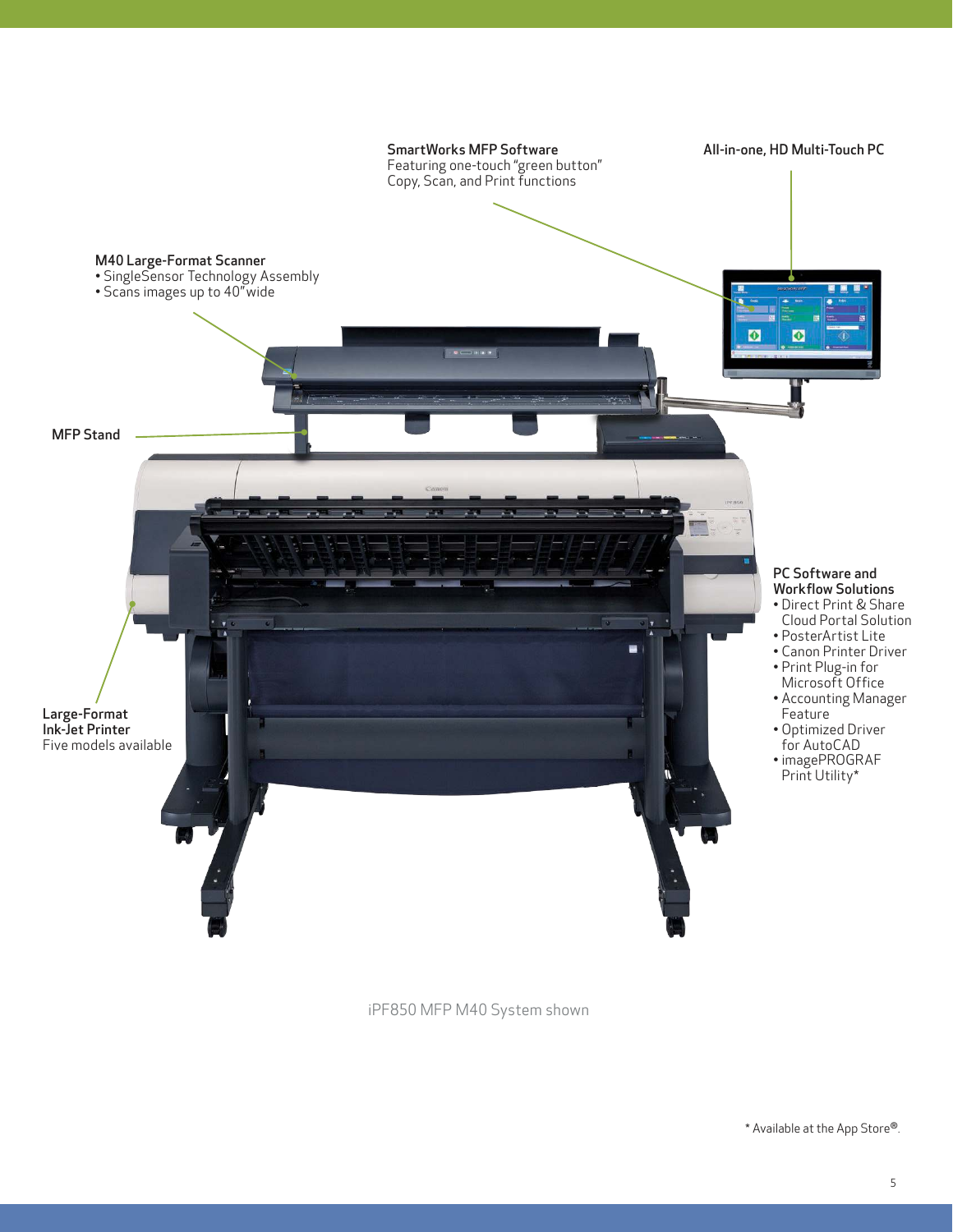# WORKFLOW AND CREATIVE SOLUTIONS *IN THE BOX*

imagePROGRAF iPF MFP M40 systems include a variety of software programs to help you manage your printing process as well as expand your creative capabilities.

### ENHANCED DIRECT PRINT & SHARE\*

Users are given the ability to scan and upload documents to their own cloud storage space. Easily print PDFs, TIFFs, JPEGs, and HP-GL/2 files through the user-friendly interface.

### **Features**

- "Shortcut Print" provides drag-and-drop printing capabilities
- HP-GL/2 file support
- WebDAV support for cloud storage
- Integration with software solutions such as SmartWorks MFP V4, AutoCAD, and PosterArtist

# imagePROGRAF PRINT UTILITY\*\*

This iOS app allows users to print PDF files directly from their iPad<sup>®</sup>.

# ALL THIS WITH EACH PRINTER

- PosterArtist Lite Poster creation software
- Print Plug-in for Microsoft Office (PC only)
- Print directly from Office applications
- Accounting Manager (PC only) – Track printing costs
- Remote User Interface
- Check printer status remotely
- Optimized Driver for AutoCAD

### OPTIONAL SMARTWORKS MFP PLUS

Users who purchase this optional software will have the ability to scan to PDF/A, multipage PDFs, and a variety of JPEG file formats. The can also perform RGB color corrections, and automatically crop borders on files using the preview mode and copy collated sets. With the option to add up to 18 user accounts, businesses can have individual logins for each employee and monitor user activity through scan logs.



# iPF Direct Print & Share

# imagePROGRAF Print Utility



Available at the App Store®.

 \* Your server must be compatible with a WebDAV-enabled cloud account, including, but not limited to, Google, Carbonite, or Rackspace to take advantage of the cloud functionality. Storage capacity, and any pricing thereof, is based on the third-party cloud provider's current offering, at its sole discretion. Your cloud account<br>is subject to the third-party cloud provider's terms service, or feature referenced hereunder.

\*\* Available at the App Store®. Compatible with iPad® 2 or later, running iOS 6.1 or later. Data charges may apply. Printed output will be the same size as original file. Mobile device and large-format printer must utilize the same network. Printer must be connected to the same router that the mobile device is connected to via wireless capability. Wireless performance may vary based on terrain and distance between the printer and wireless network clients. In order to print from imagePROGRAF Print Utility,user must open his/her PDF file in another, supported iPad app. Then, the user would select "Open In" and choose the Print Utility app.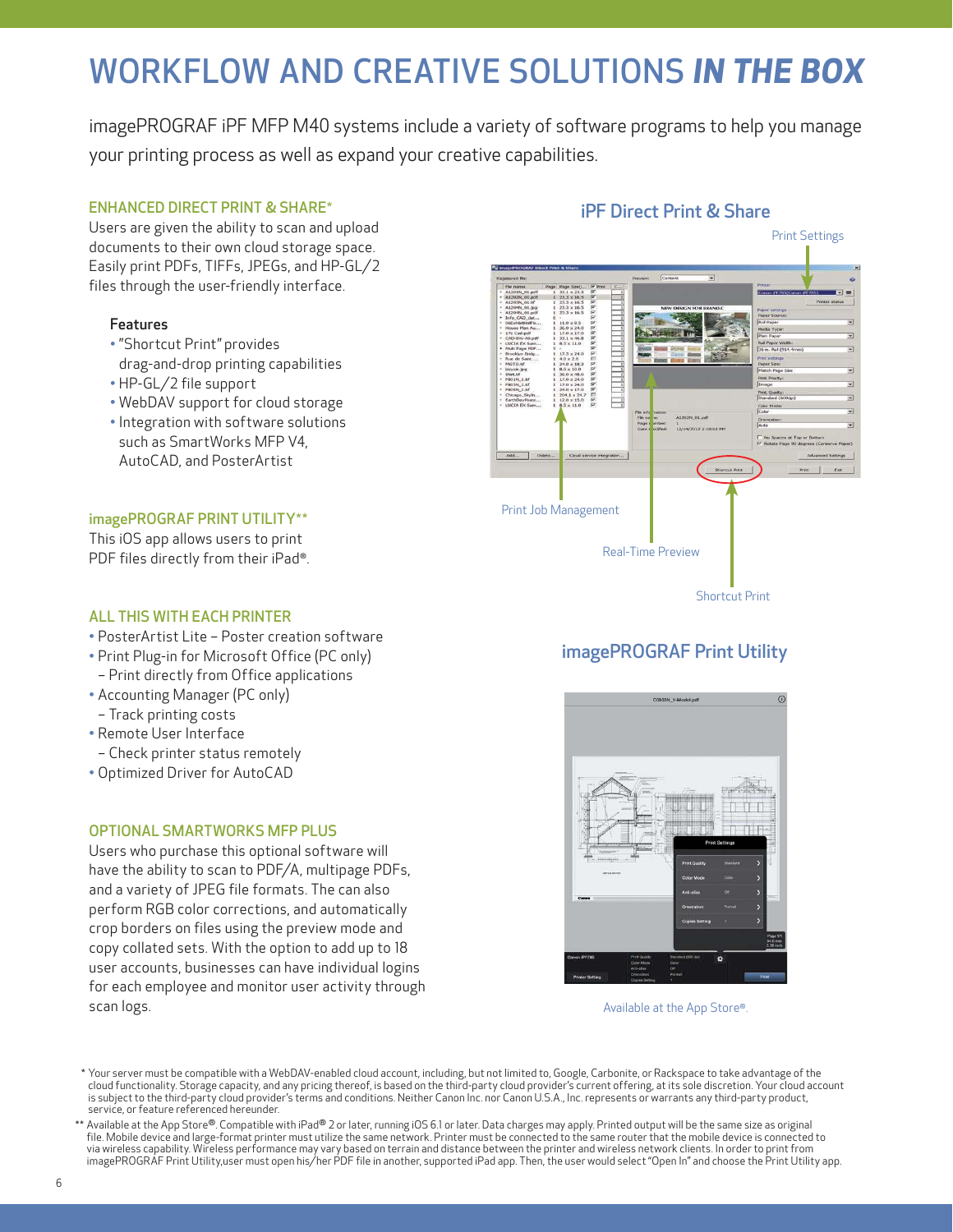# 44" PRINTER SPECIFICATIONS

#### Output Width 44" Wide

Number of Ink Tanks 5 Color Set

- Dye: Cyan, Magenta, Yellow, Black Pigment: Matte Black
- Ink Type Dye/Pigment Reactive Ink
- Ink Tank Capacity
- 330 ml and 700 ml Maximum Print Resolution (dpi)
- 2400 x 1200 Total Number of Nozzles
- 15,360
- Ink Droplet Consistent 4 pl
- Maximum Print Speed

(1200 x 1200 dpi on Plain Paper) 707 ft. <sup>2</sup>/hr.\*

# Print Speed: Best Quality Mode

(2400 x 1200 dpi on Photo Gloss Paper) 121 ft. <sup>2</sup>/hr.\*

#### Software/Utilities/Applications

- Canon Printer Driver
- Direct Print & Share Cloud Portal Solution
- imagePROGRAF Print Utility\*\*
- Optimization Module for AutoCAD (PC only)
- Print Plug-in for Microsoft Office
- Remote User Interface
- Media Configuration Tool
- PosterArtist Lite
- PosterArtist (optional) (PC only) • Third-Party RIPs (optional)

#### Special Features

- High-Capacity Stacker (iPF850 only)
- Two Media Rolls (iPF850/iPF840)
- Accounting Manager (PC only) Economy Color Mode
	- Sub-Ink Tank System

#### Printer Dimensions (H x W x D)

 iPF850: 45" x 75" x 52" (with stacker) iPF840: 45" x 75" x 51" (with basket) iPF830: 45" x 75" x 51" (with basket)

### Printer Weight

- iPF850: Approx. 470 lb. iPF840: Approx. 417 lb.
- iPF830: Approx. 380 lb. Printer Memory
- 
- 32 GB Dedicated File Processing Memory Hard Drive
- 320 GB **Connectivity**
- USB 2.0: 10/100/1000Base-T/TX

Operating System\*\* Windows®, Macintosh®

\* CPU: Core2 Duo 2.13 GHz, RAM: 4 GB, OS: Windows7 Pro,<br>  $\sqrt{F+H}$ : Speed USB, sqft $\sqrt{h}$  (nera printed per hour) does not<br>
include time required for data processing data transfer,<br>
preprinting operations, and cutting. Me

\*\* Please visit usa.canon.com/download for availability.

# 36" PRINTER SPECIFICATIONS

### Output Width

 36" Wide Number of Ink Tanks iPF785/780: 5 Color Set

Dye: Cyan, Magenta, Yellow, Black Pigment: Matte Black

Ink Type

Dye/Pigment Reactive Ink Ink Tank Capacity

130 ml<sup>\*</sup> and 300 ml

Maximum Print Resolution (dpi)

 2400 x 1200 Total Number of Nozzles

15,360

Ink Droplet

 Consistent 4 pl Maximum Print Speed

(1200 x 1200 dpi on Plain Paper) 788 ft. <sup>2</sup>/hr.\*

Print Speed: Best Quality Mode (2400 x 1200 dpi on Photo Gloss Paper) 81 ft. <sup>2</sup>/hr.\*

# Software/Utilities/Applications

iPF785/780: • Canon Printer Driver

- Direct Print & Share Cloud Portal Solution
- imagePROGRAF Print Utility\*\*
- Optimization Module for AutoCAD (PC only)
- Print Plug-in for Microsoft Office
- Remote User Interface
- Media Configuration Tool
- PosterArtist Lite
- PosterArtist (optional) (PC only) • Third-Party RIPs (optional)

#### Printer Dimensions (H x W x D)

iPF785/780: 41.8" x 51.3" x 34.5" 41.8" x 51.3" x 43.3" (when Basket is in the extended position for flatbed stacking)

#### Printer Weight

iPF785/780: Approx. 141.3 lb.



#### Special Features

iPF785/780: • Flat Stacker

- Interface Lock
- 
- Accounting Manager (PC only) Sub-Ink Tank System
	- Top-loading Roll Feed
	-

Printer Memory

 256 MB (32 GB iPF785 only) Hard Drive

### 320 GB (iPF785 only)

**Connectivity** 

USB 2.0: 10/100/1000Base-T/TX

Operating System\*\*\* Windows, Macintosh

- ▲ The starter ink tanks in the package with the printer are not the same capacity as the replacement ink tanks specified here.
- iPF785/780 models only.
- \* CPU: Core2 Duo 2.13 GHz, RAM: 4 GB, OS: Windows7 Pro, I/F: Hi-Speed USB, sqft/h (area printed per hour) does not include time required for data processing, data transfer, preprinting operations, and cutting. Measured by Canon Inc. The print speed may vary depending on the data volume and size, PC, application, software, media type, and interface.
- \*\* Available at the App Store®
- \*\*\* Please visit usa.canon.com/download for availability.

### imagePROGRAF® iPF850/840/830